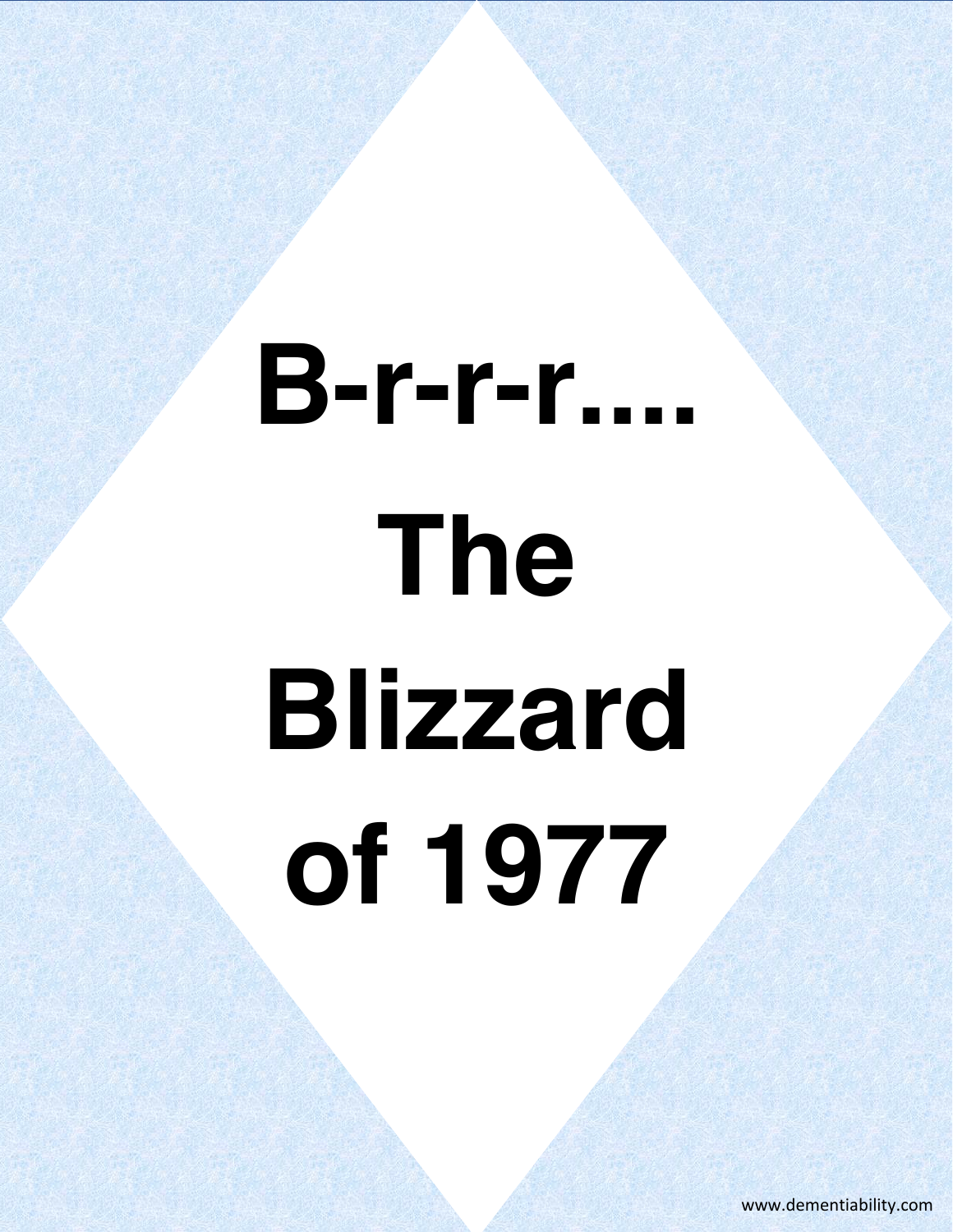**Book Title:**

# **B-r-r-r.... The Blizzard of 1977**

### **Written by: Judy O'Neil Dunnville, Ontario**

1

© 2022 DementiAbility Enterprises Inc. www.dementiability.com ISBN:978-1-990262-20-3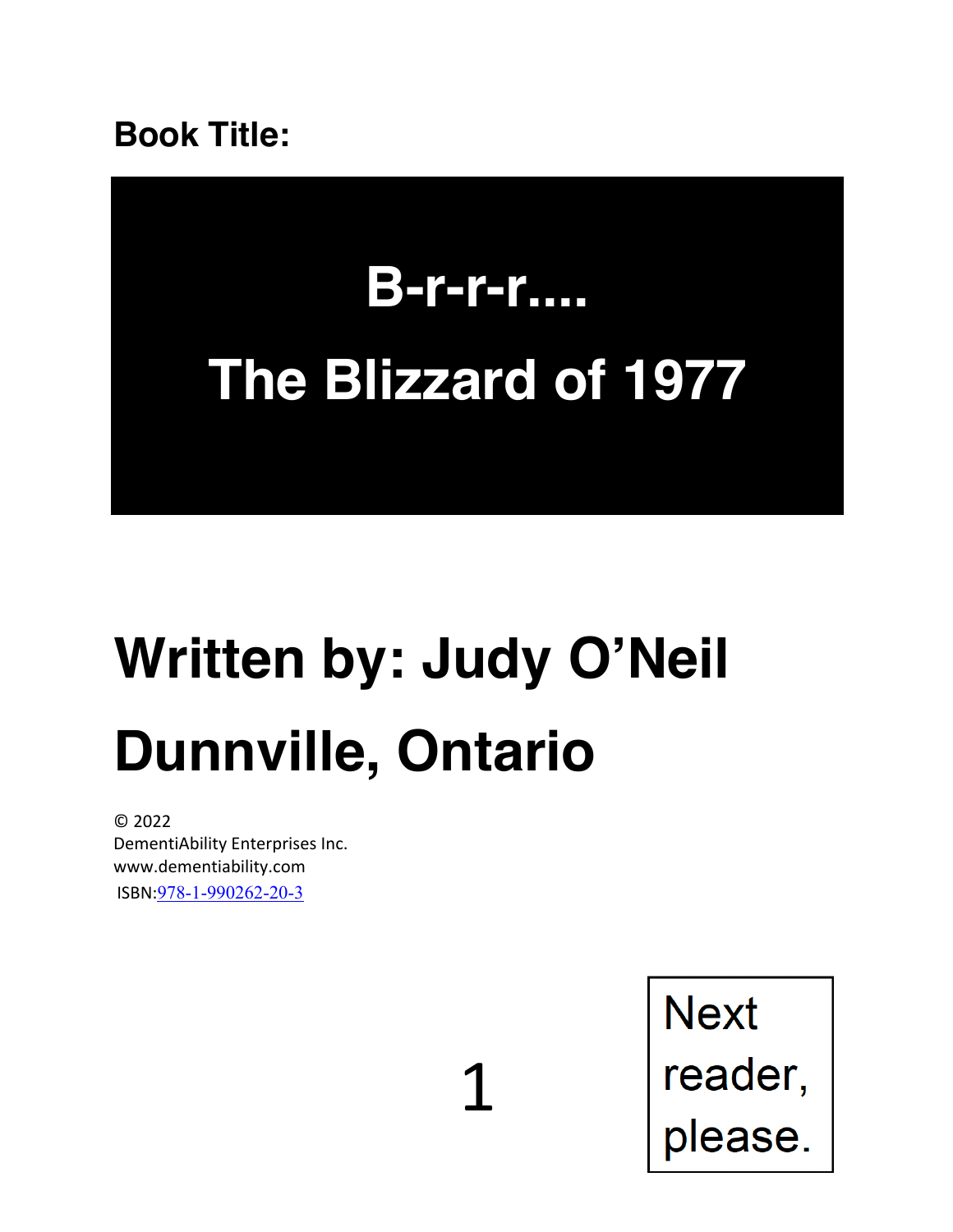**This is the story of the blizzard of 1977. That dreadful blizzard will be remembered by all who lived through it. It took place in Southern Ontario, and western New York.**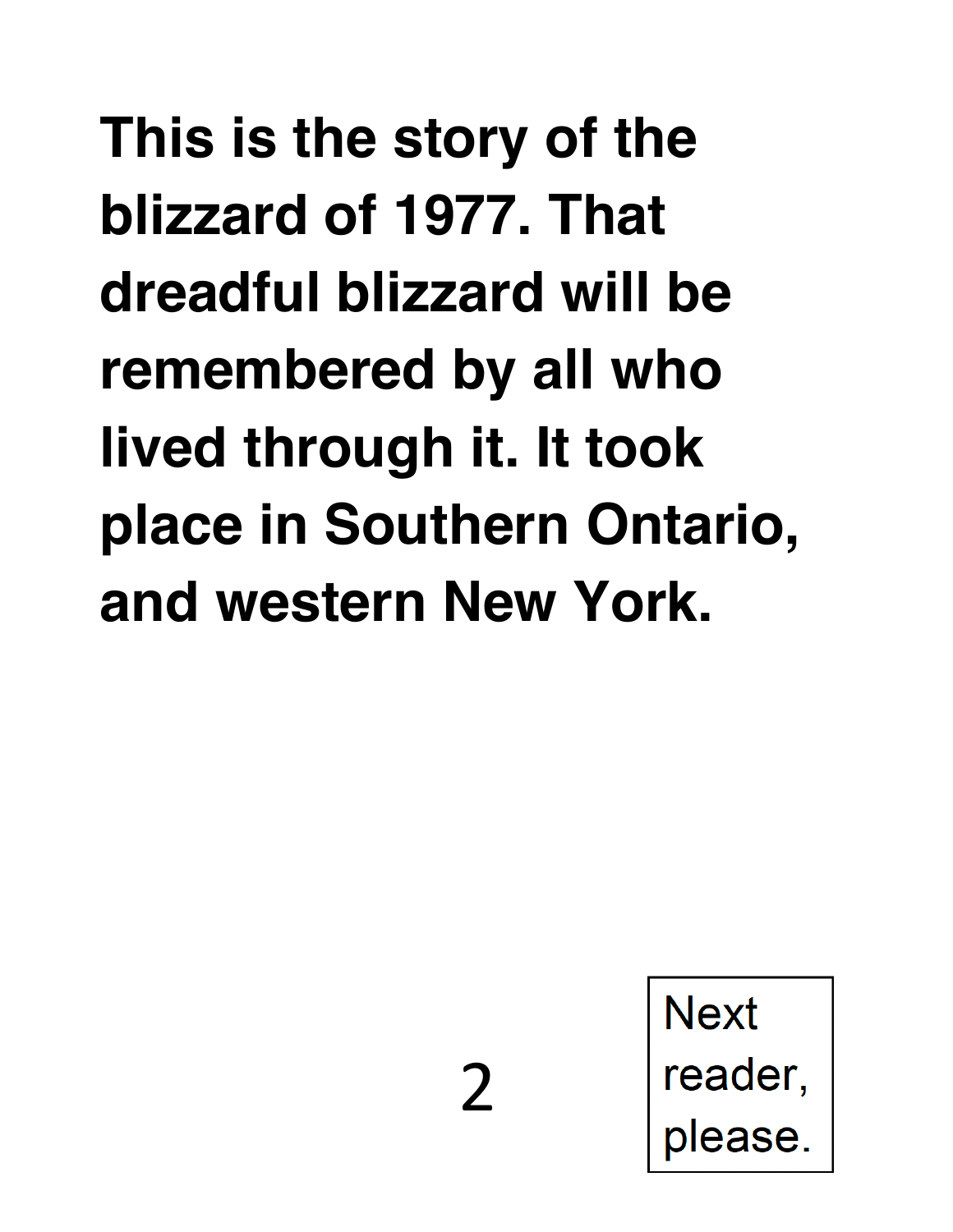**January 28, 1977 started out like any other day. Children donned their winter coats, hats, mittens and warm boots before heading off to school.** 

**Next** 

reader,

please.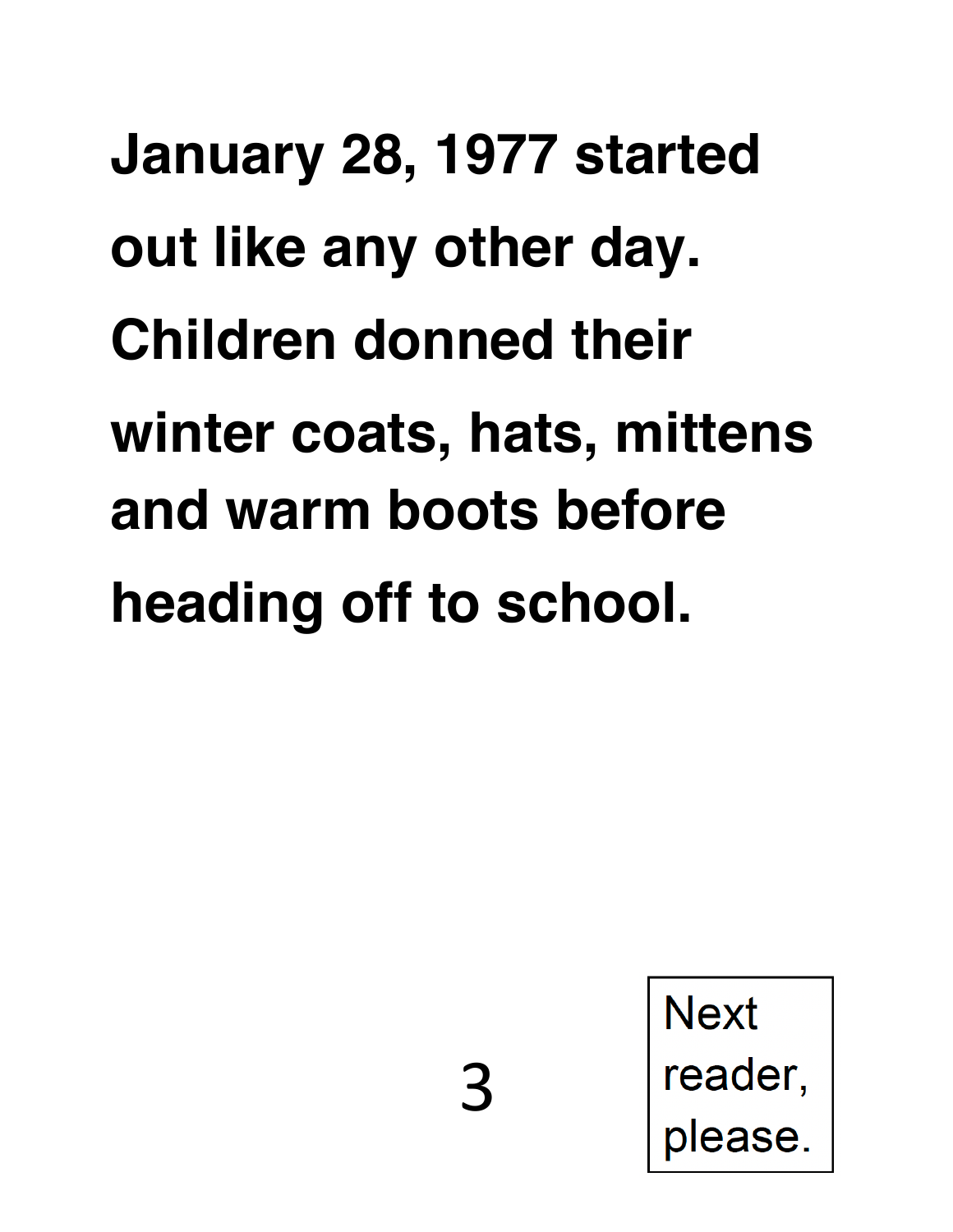## **The weather was beautiful. The sun shone brightly in the sky. There was a slight wind, just enough to make your cheeks rosey.**

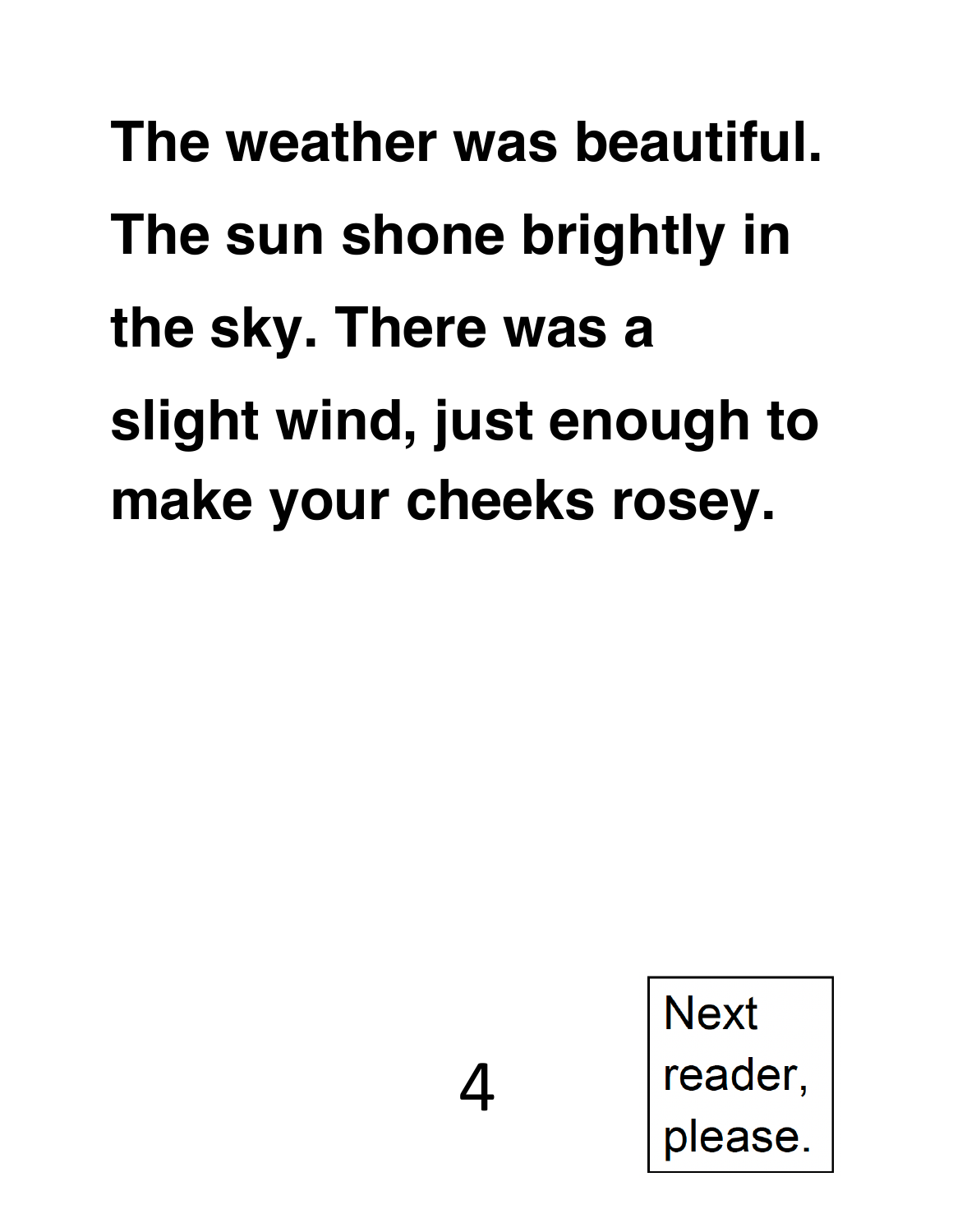# **Children love to play in the Snow, and that year there was a lot of it. By late January there was around 30 inches of snow for the children to play in.**

5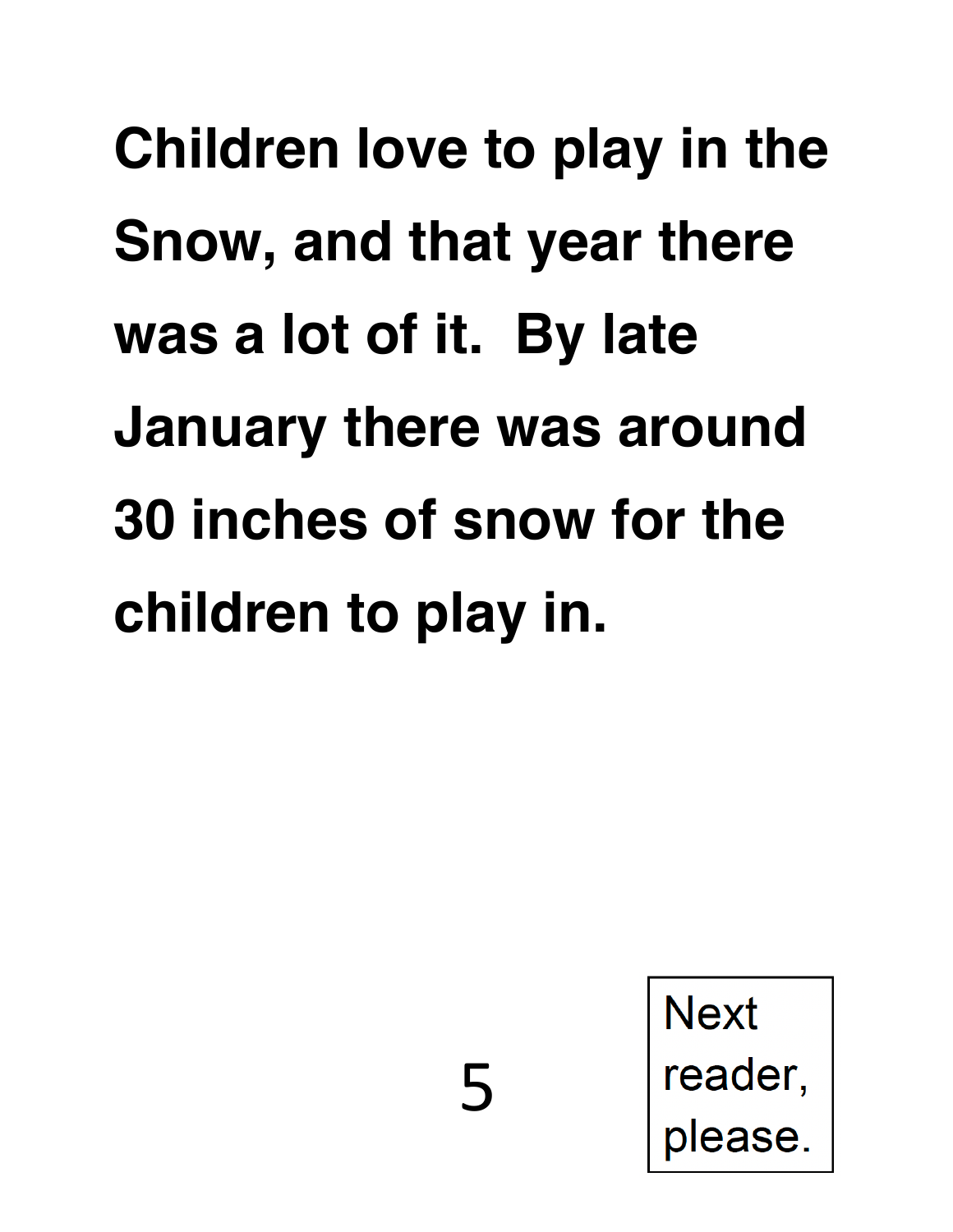**Did you build snow forts or make "snow angels" when you were young?**

**By the middle of December, Lake Erie had frozen over. With a surface area of ten thousand square miles, there was plenty of snow to blow around.** 

6

**Next** 

reader,

please.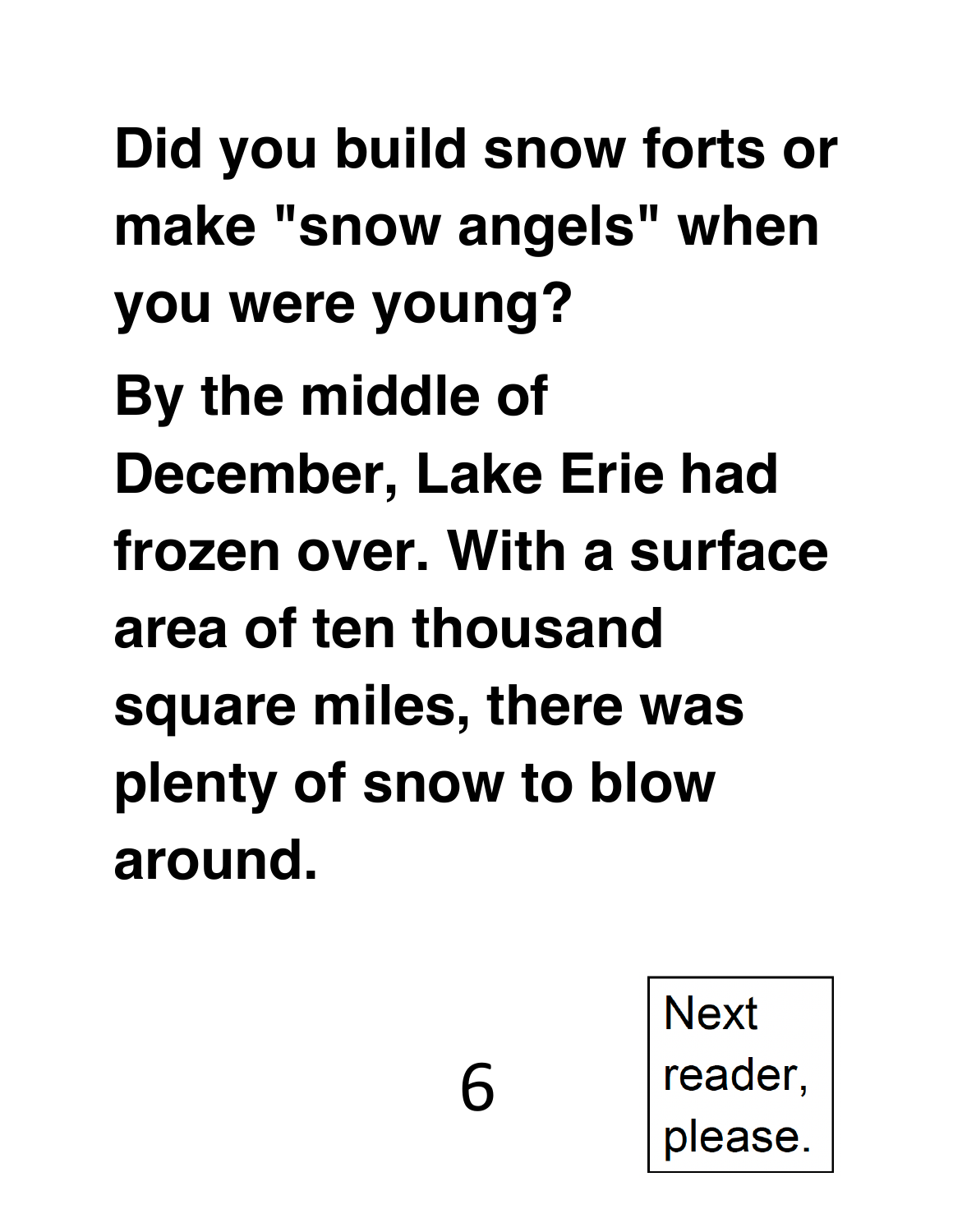**By noon, on January 28, 1977 the storm of the century had started. Schools closed down and the children were loaded on to buses to try and get them home before the storm got worse.** 

7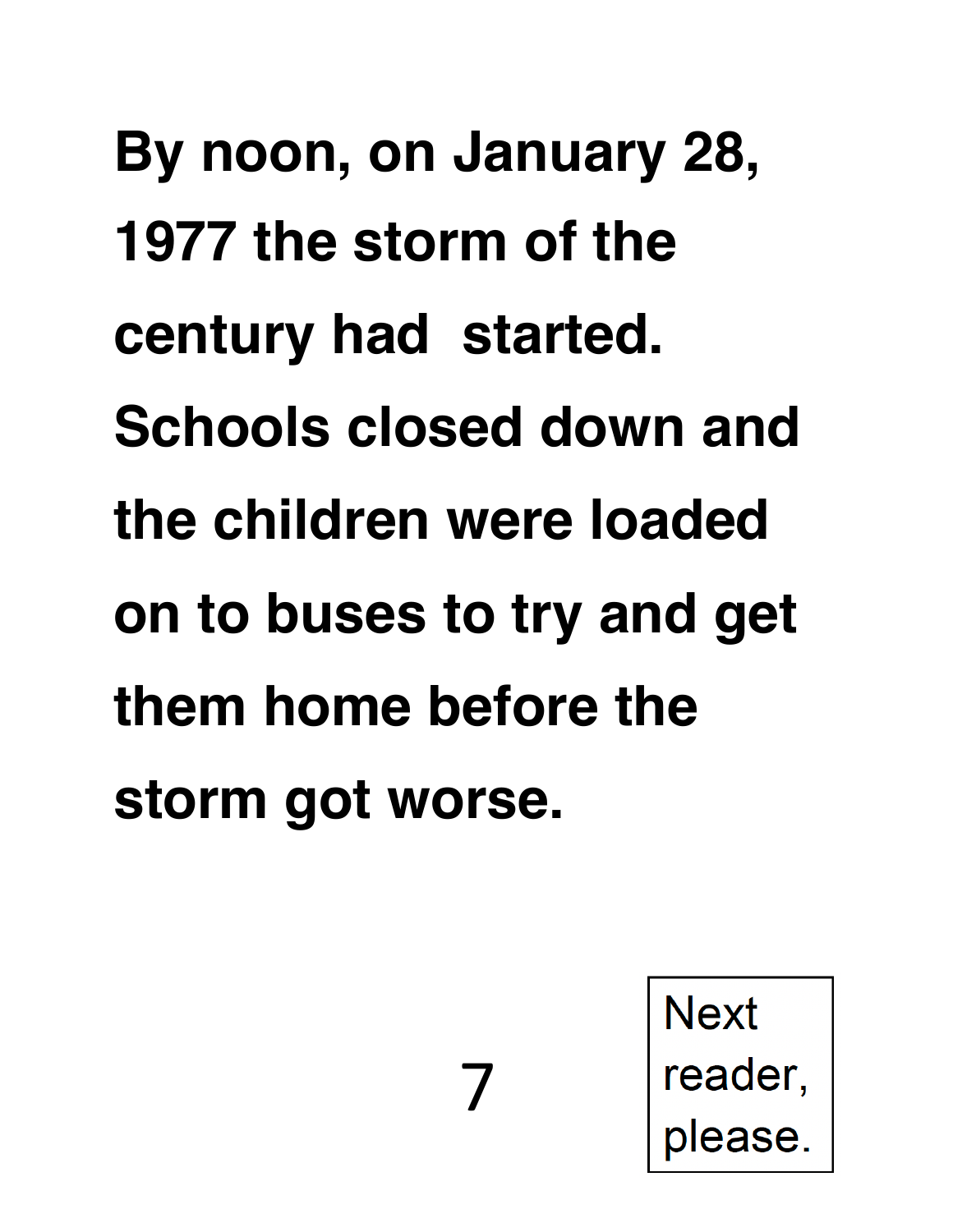**Have you ever been caught in a storm like this? What did you do? Many busloads of children ended up stranded at the houses of good Samaritans who took them in and made them comfortable.** 

8

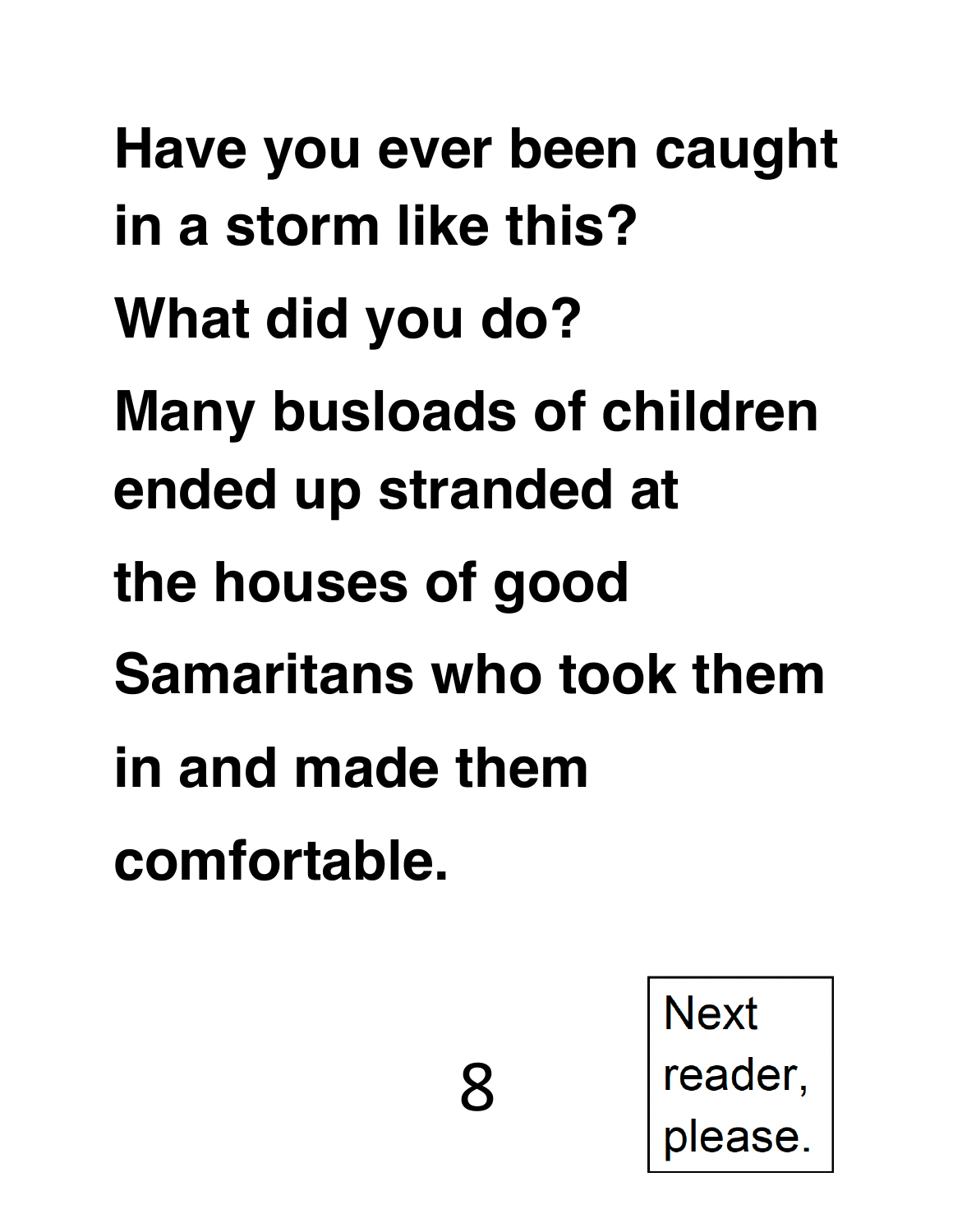**What would you do if 25 children showed up for dinner?** 

**People who lived along the bus routes found cold,** 

**tired children and bus** 

**drivers at their door. They** 

9

**immediately welcomed** 

**them in.**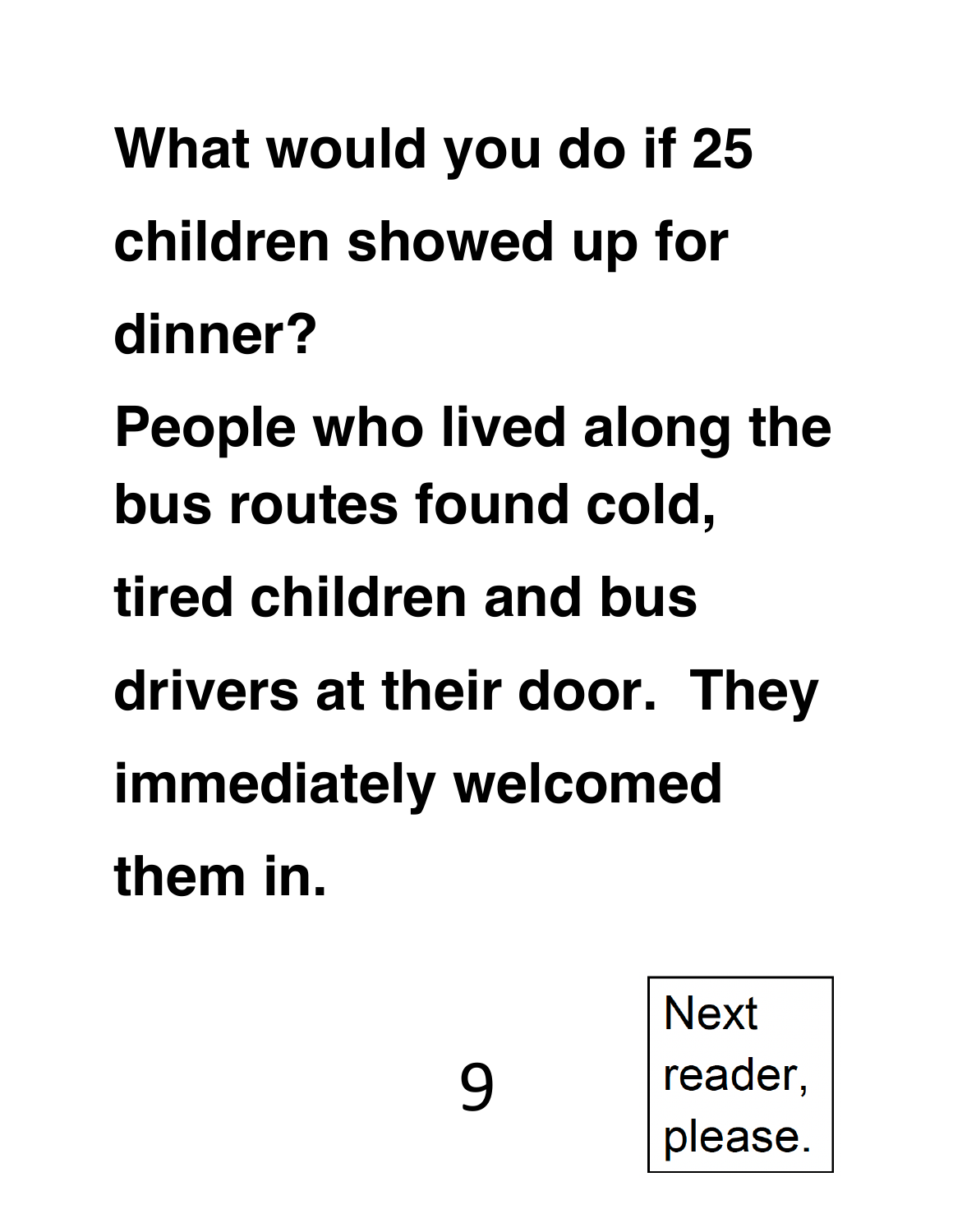**Some children viewed the experience as an adventure that they would remember for the rest of their life. Others were frightened and didn't like being away from their parents.** 

10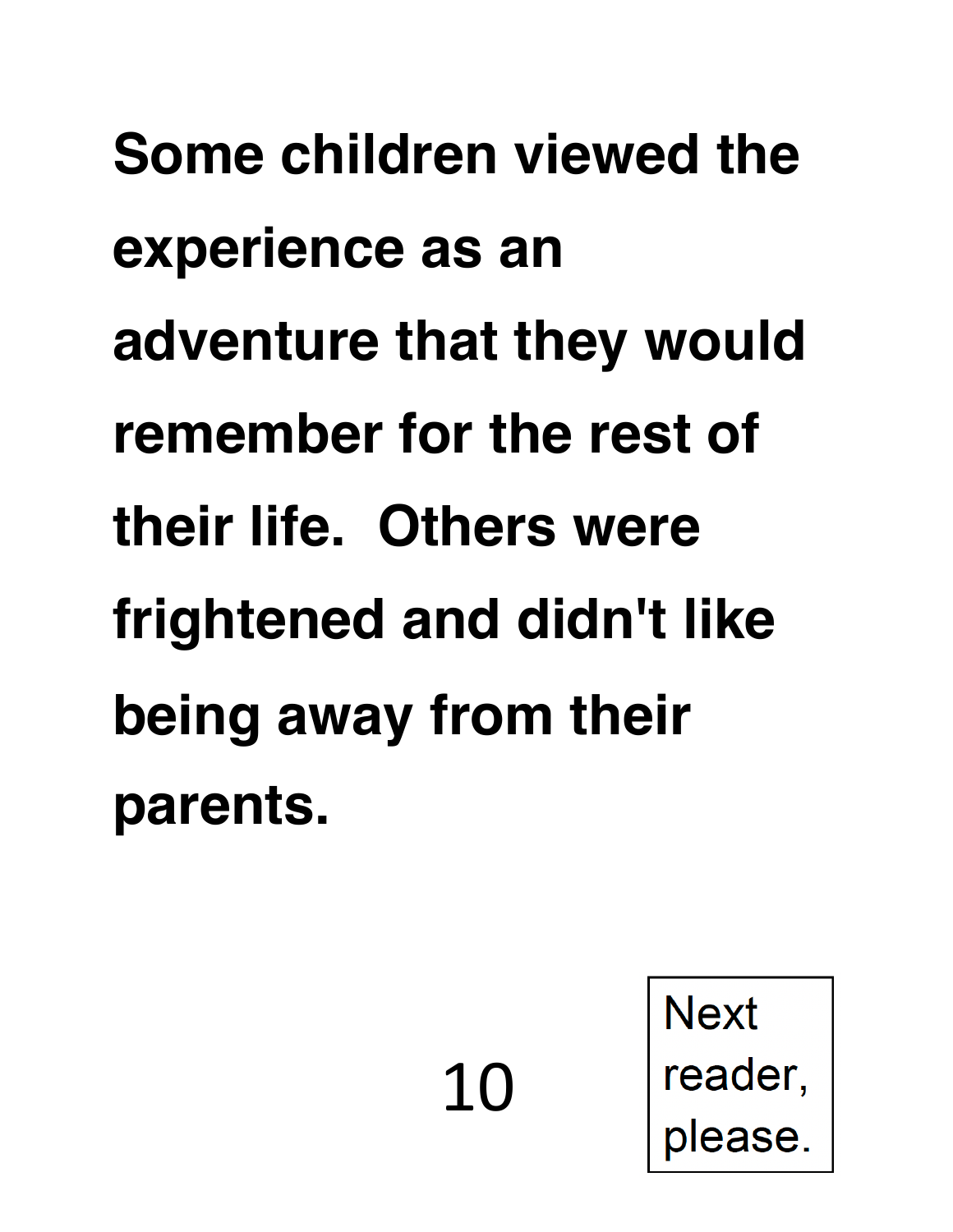**Motorists found themselves stranded and their cars were being buried by the blowing snow. Anyone venturing out into the blizzard found that they could not see because of the force of the wind and snow crystals. Next** 

11

reader,

please.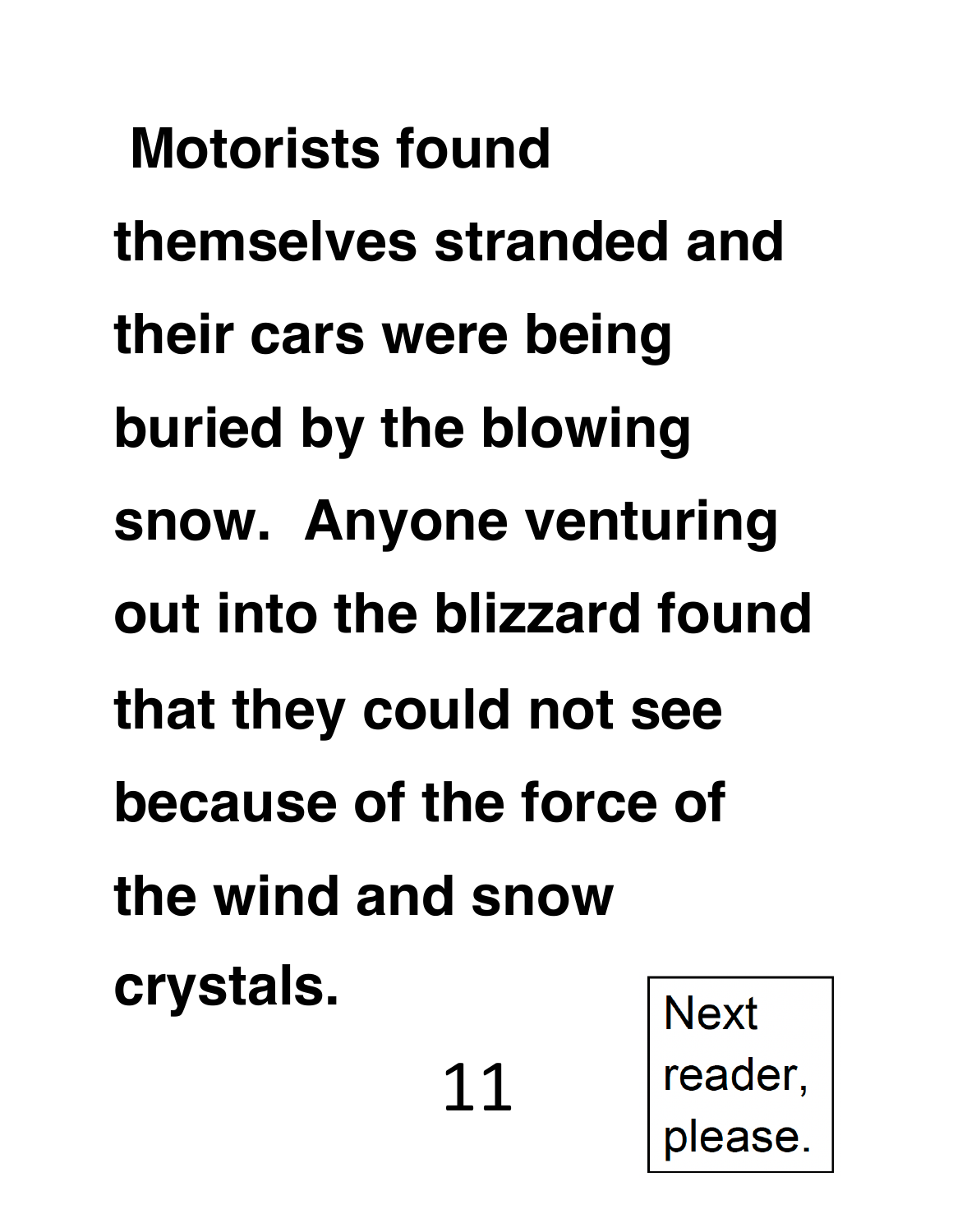**People took shelter wherever possible. Some storm survivors reported spending up to three days in their cars. Others found themselves in the companionship of strangers who made the best of an unusual situation.** 

12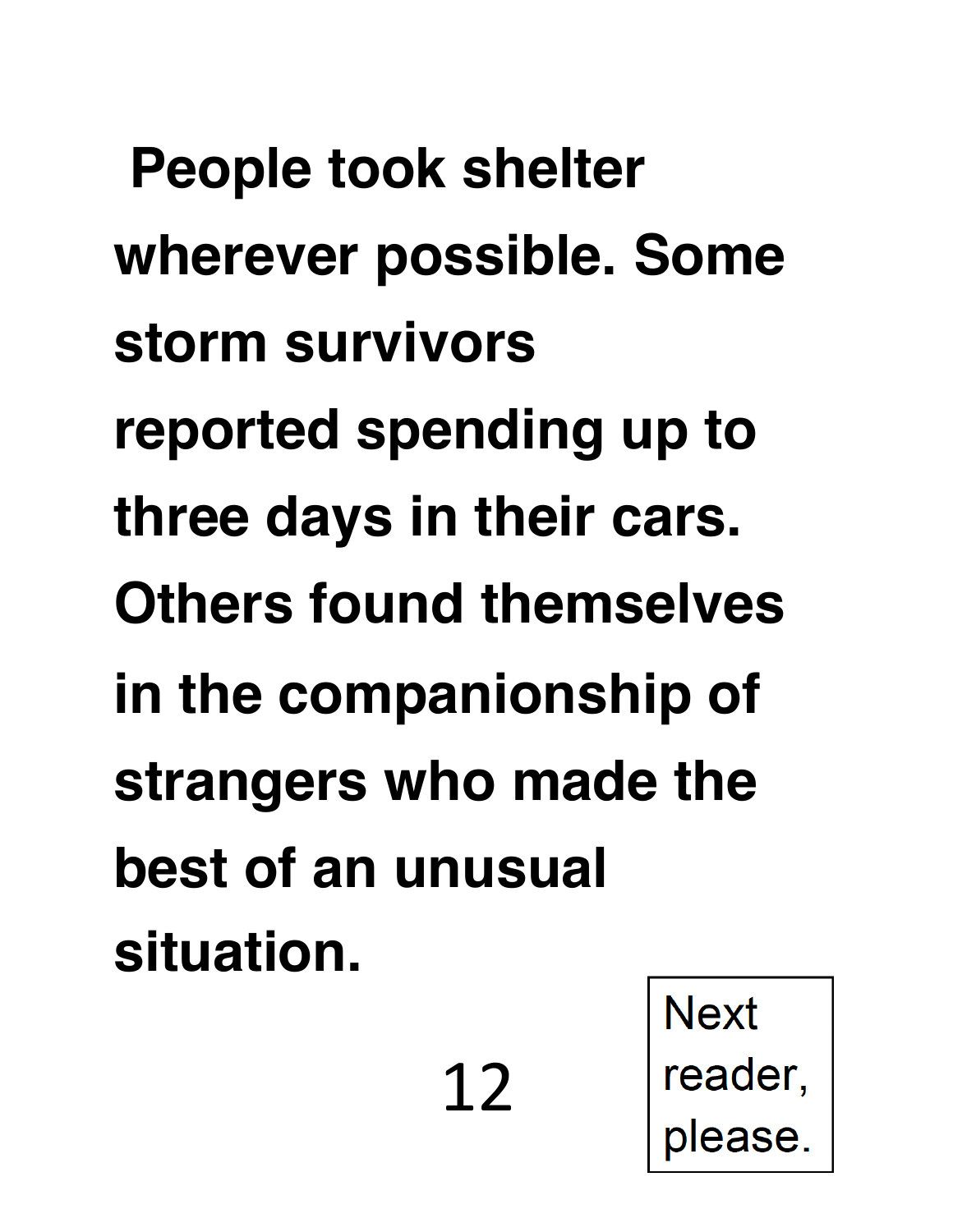**People pooled their Resources, helping where needed while waiting for the storm to subside. Would you wait in your car or would you try to walk to find shelter from the storm?** 

**Next** 

reader,

please.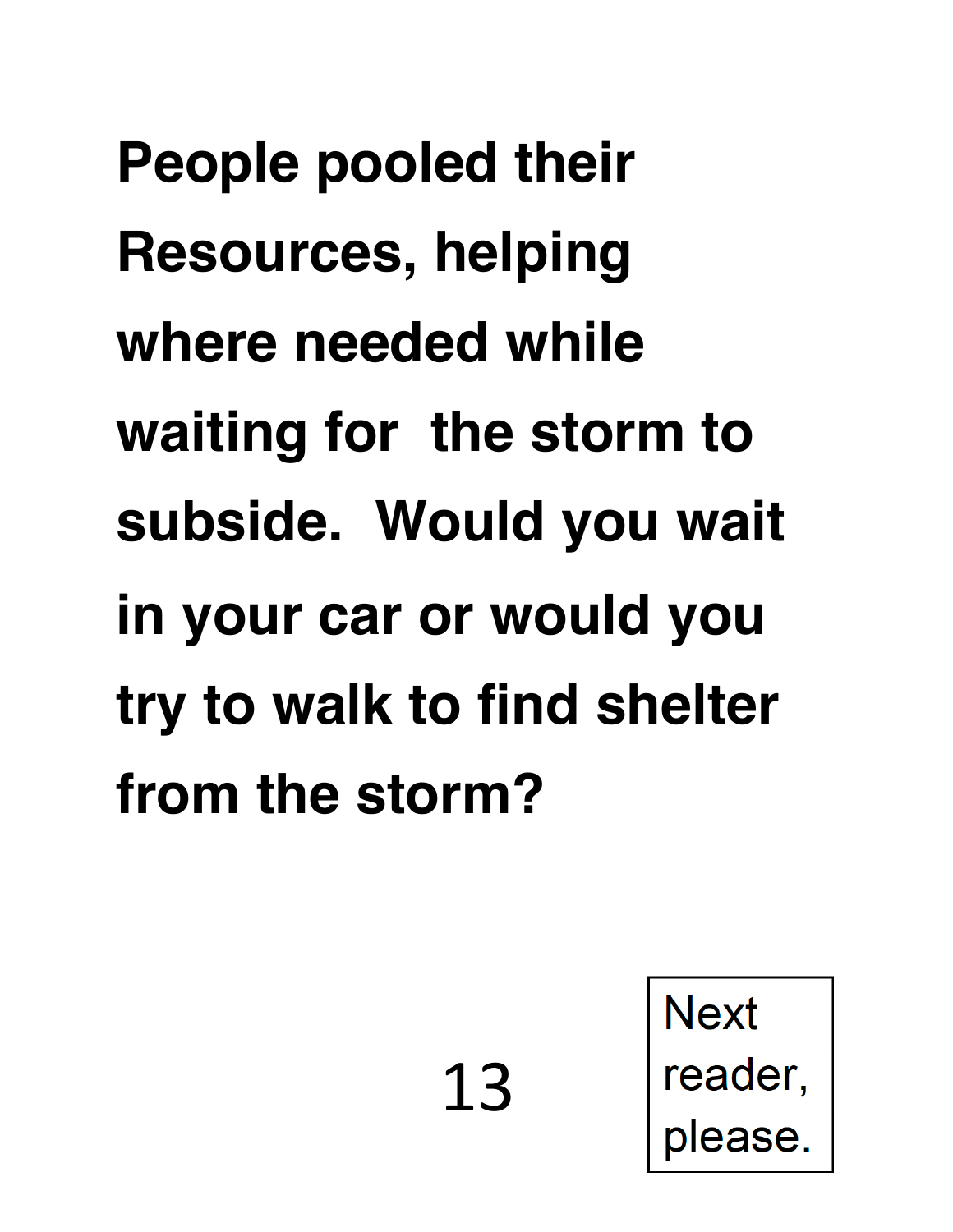**Four days after the storm of the century began it left in hasty retreat. The aftermath of destruction would not be known until people began to dig themselves out.** 

14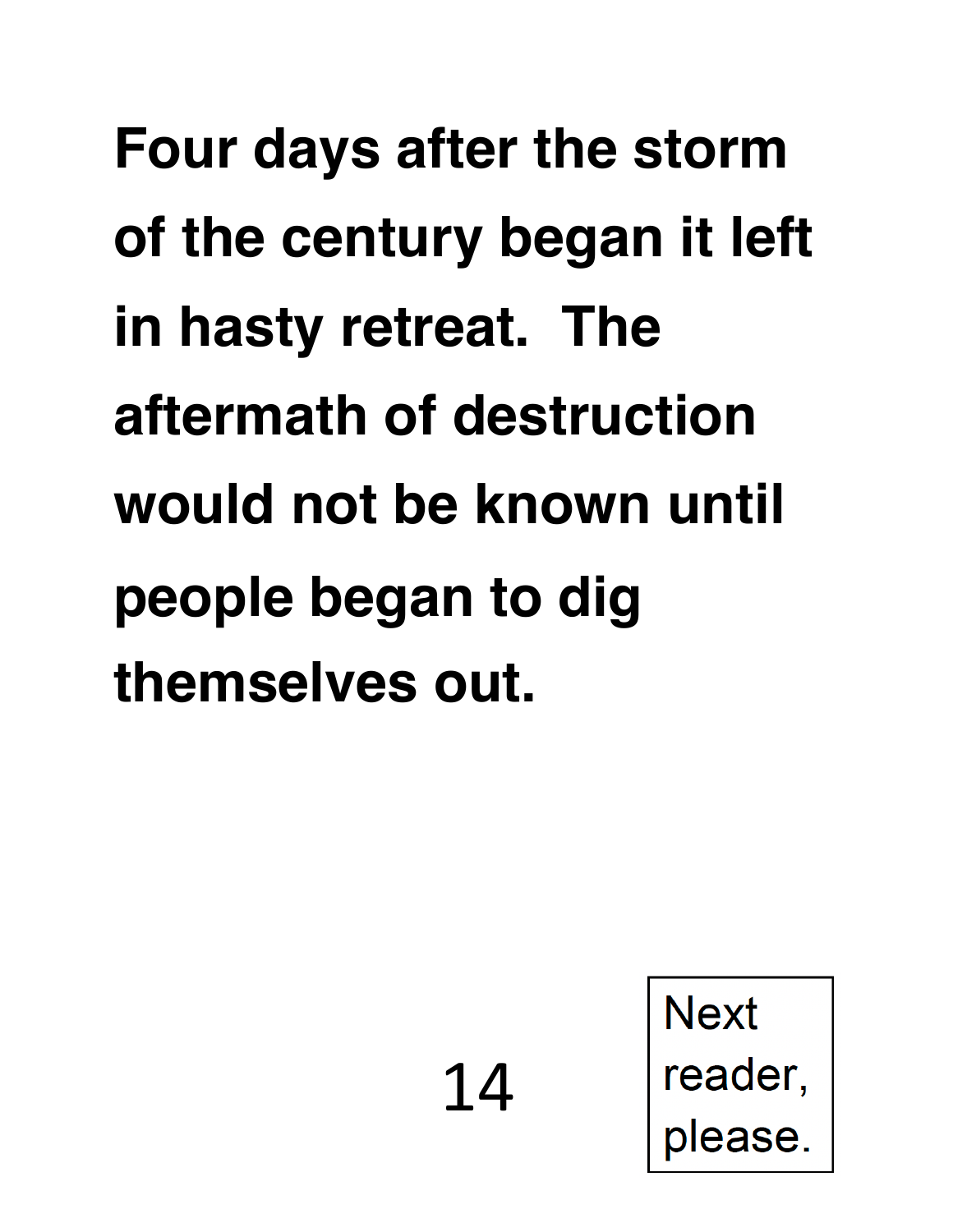**Many people found that they had to exit their houses through a second story window and then dig out their front door! People living along the shores of Lake Erie report snow drifts as high as the telephone wires.** 

15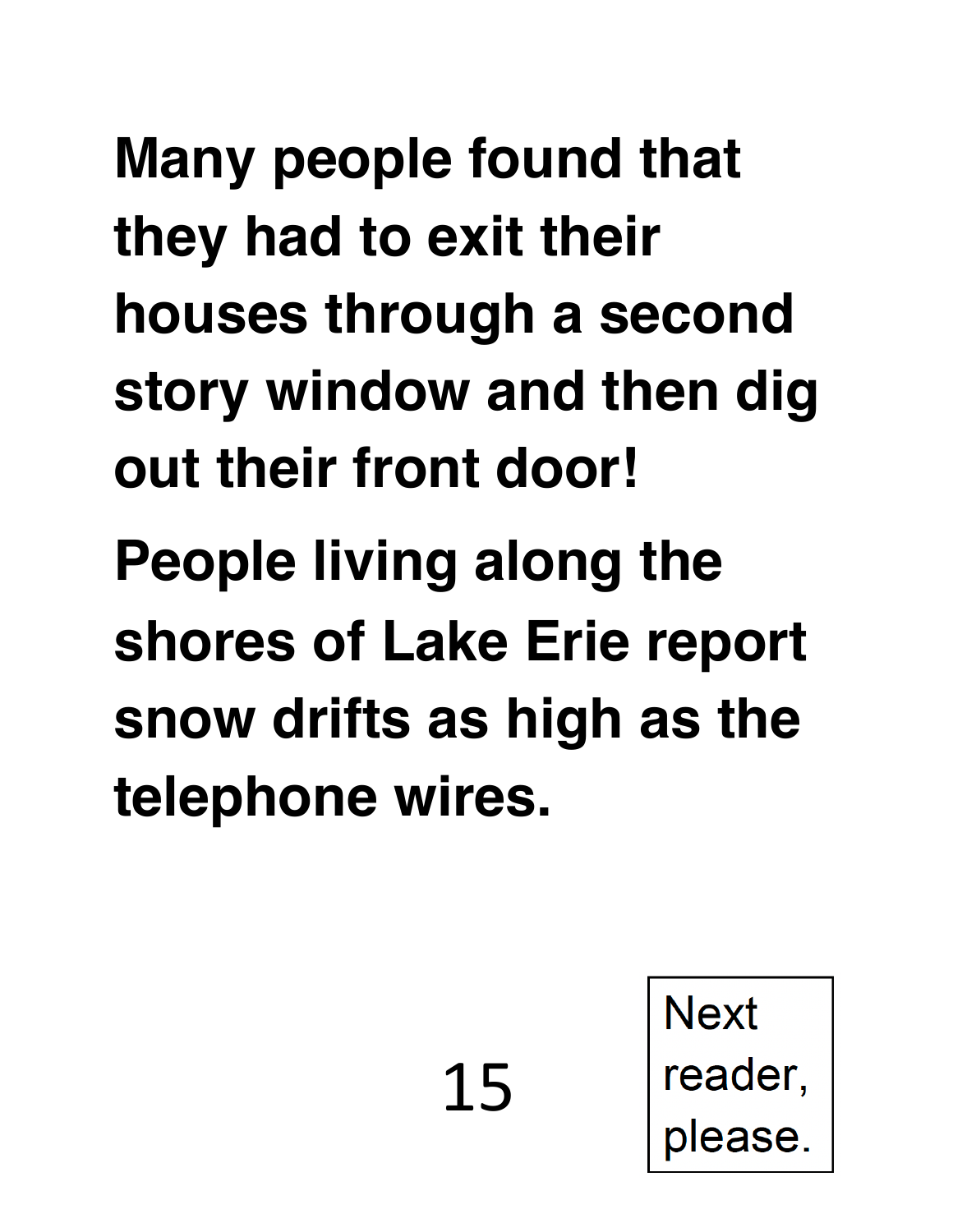### **Power was knocked out in some regions and a state of emergency was declared. How would you warm your house if your power was out?**

16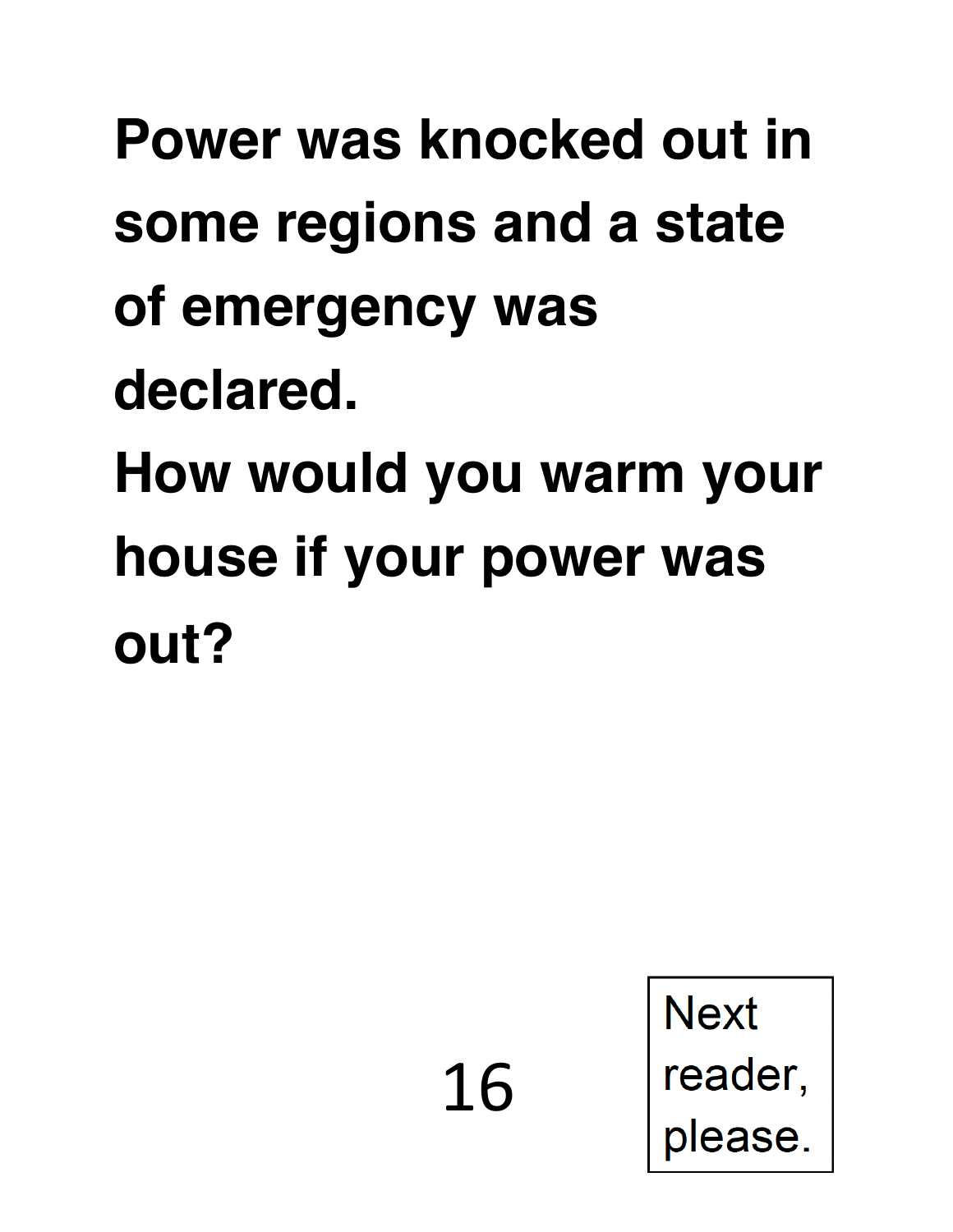**Snowmobilers came to the rescue of many stranded people. They even delivered food supplies to two thousand students stranded in twenty-four schools in the Niagara Region.** 

17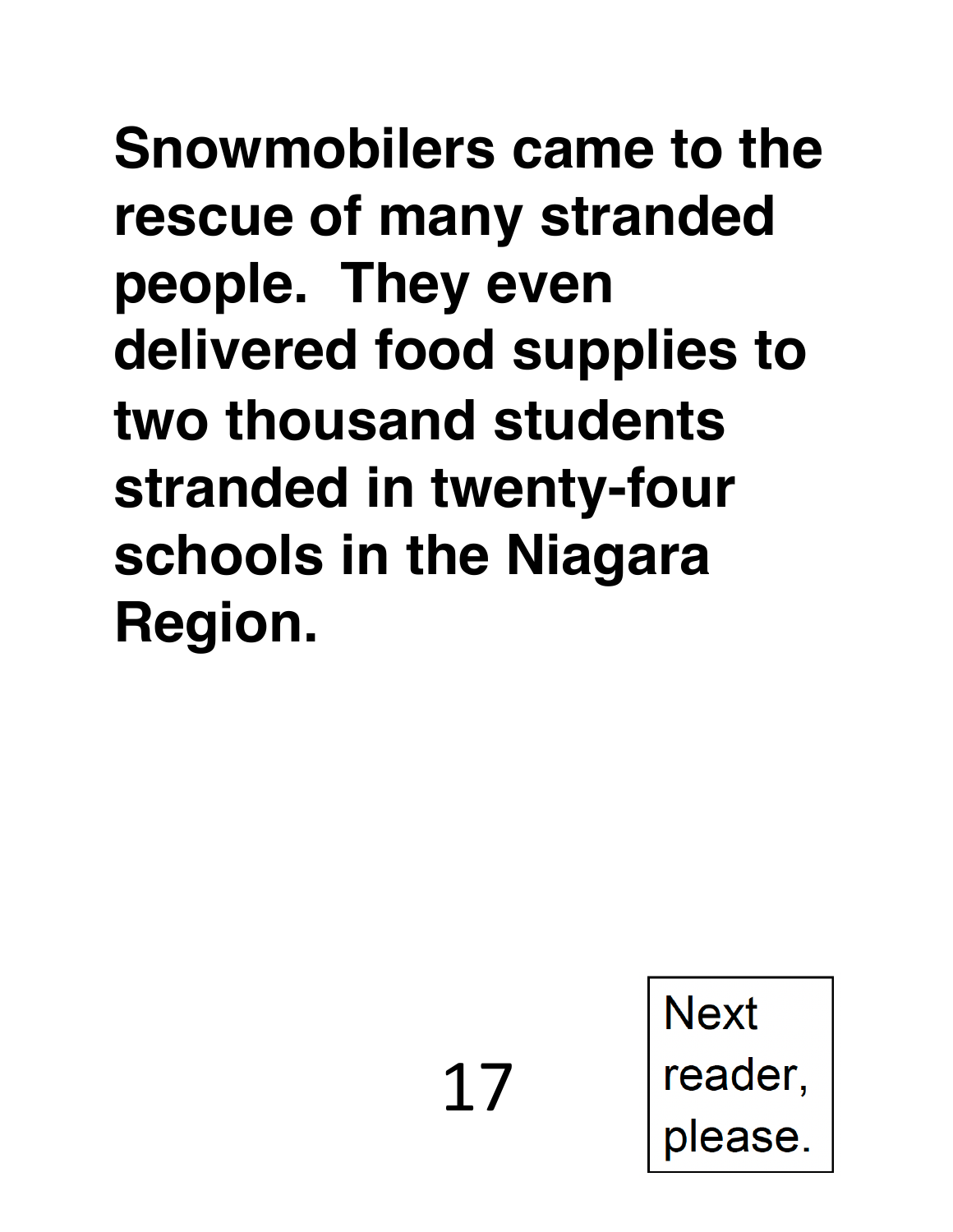### **It took weeks to recover from the fury of the blizzard. The snow was packed so tight that plows needed the help of bulldozers to penetrate it.**

18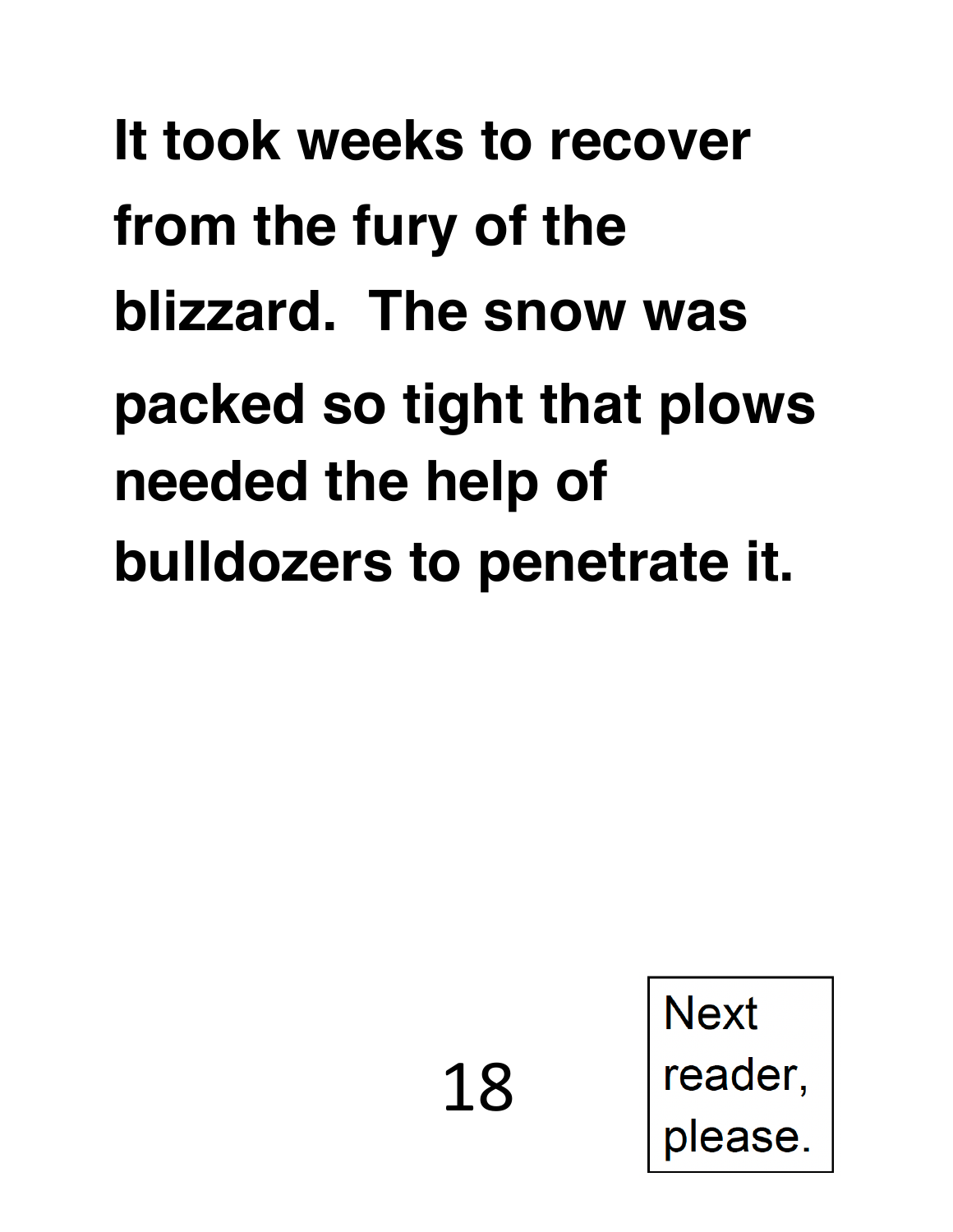**It would take the combined effort of many to open roads and restore life back to normal. The total cost of the blizzard and it's clean up was 3 million dollars. It's a memory frozen in time.** 

19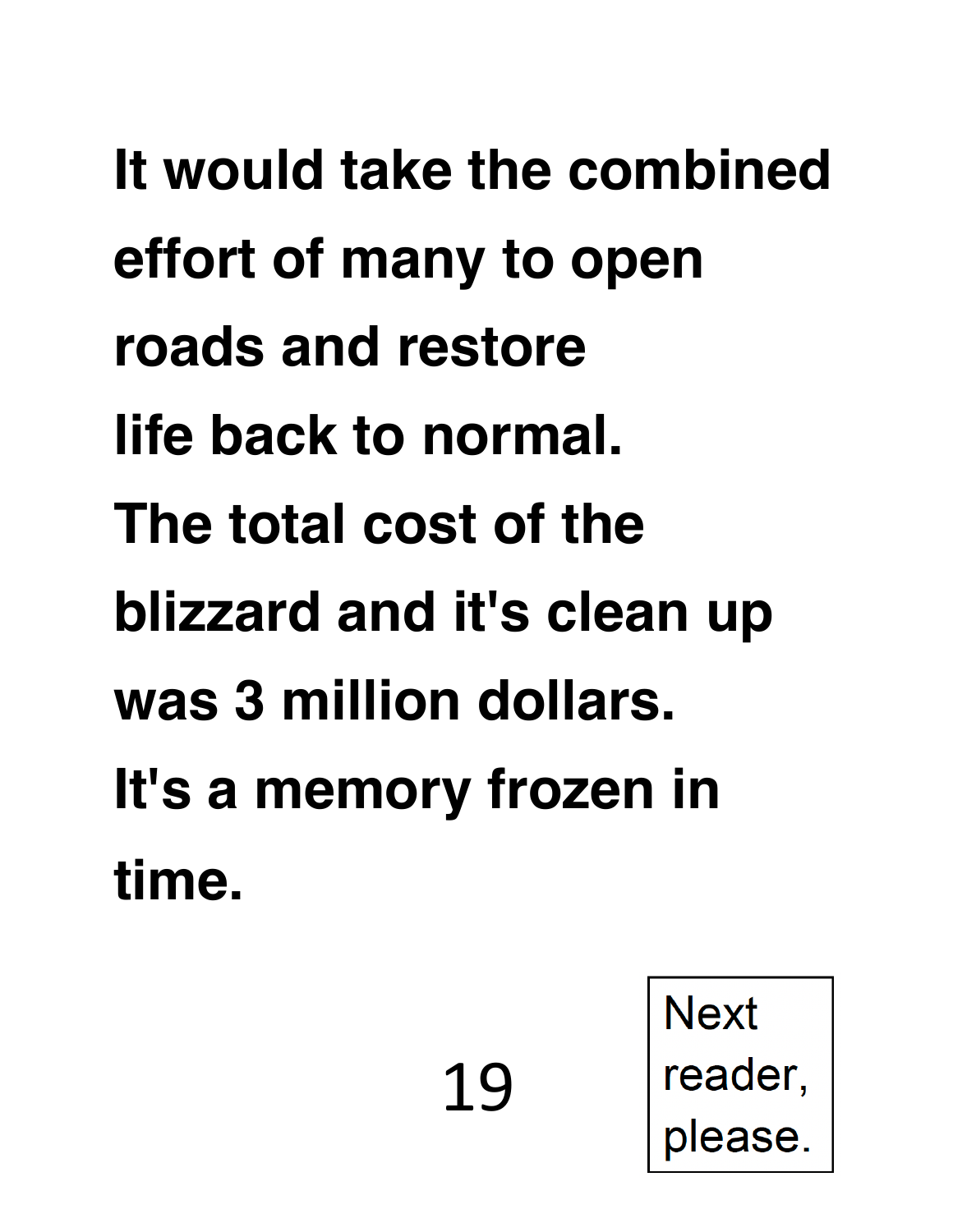#### **Where were you during the Blizzard of '77?**

#### **Thank you for reading and discussing this story.**

#### **Would you like to do this again sometime?**

20